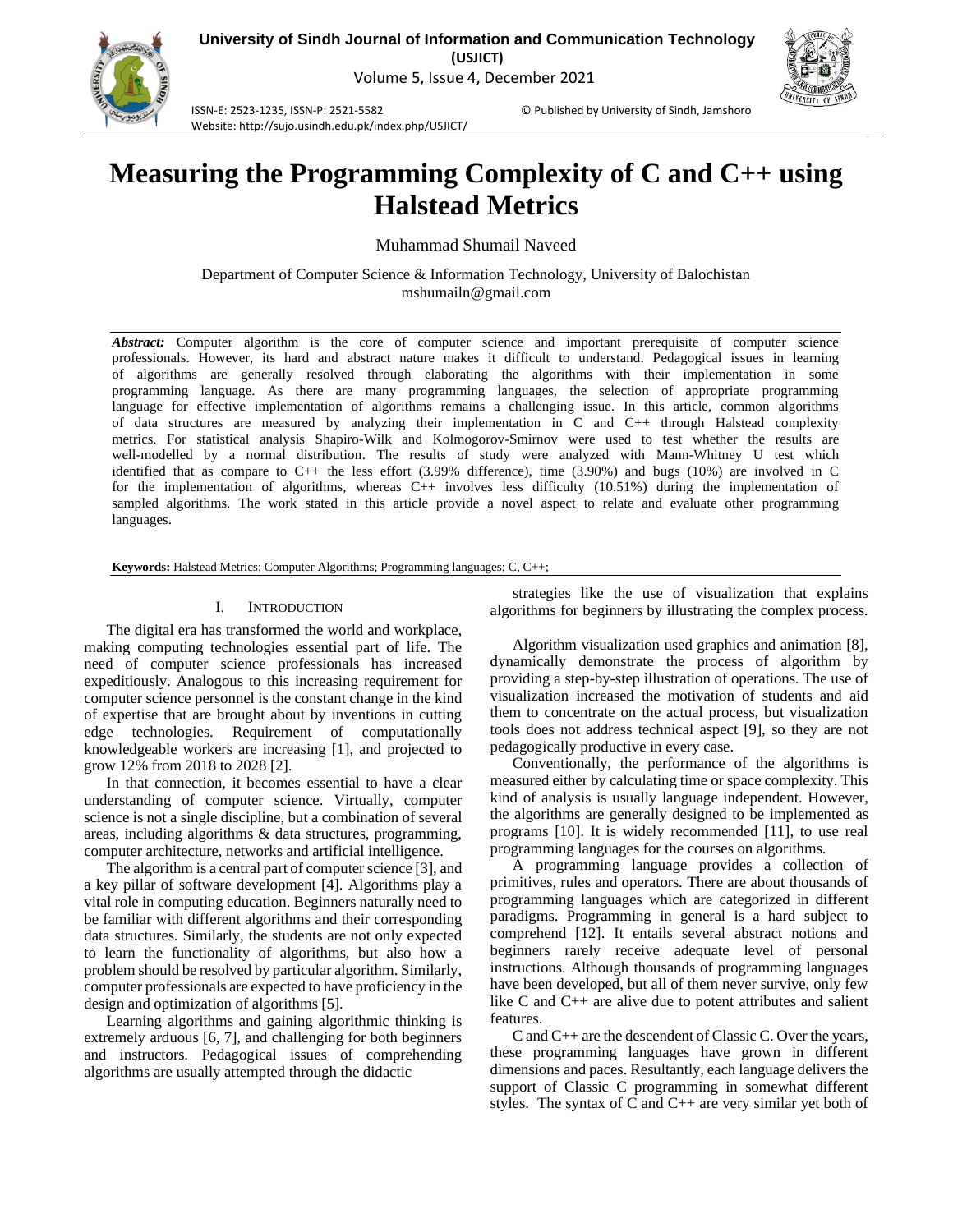them belongs to a different programming paradigm. C is procedural whereas C++ is object-oriented.

C is a widely used programming language and a foundational technology for contemporary computing [13]. It is one of a favorite choice for introductory programming [14], and suitable for engineering applications. Since its origin thousands of programs have been written in it. Even after the development of many other languages, the C language is still popular.

It is widely recognized that object-oriented paradigm can enhance code reusability and maintenance. Object-oriented programming language, typically the C++ has been replacing procedural languages in several domains. C++ is a generalpurpose programming language designed by Bjarne Stroustrup. It is frequently used when performance and resources are more important [15]. Handling of memory at low-level is extensively supported by C++.

As the area of computer algorithms progressed, many challenges are being presented in the selection of appropriate programming language for the efficient implementation of algorithms. The selection of appropriate language is indispensable both from technical and educational aspects. In this article a novel approach is presented that compared C and C++ by evaluating the implementation of conventional computer algorithms which are offered during the course on data structures and algorithms. To the best of our study, no analysis of such form has been reported for C and C++.

The article is organized as follows. Section 2 presents the previous work on evaluation of C and C++. Research design and results are described in section 3. Discussion is included in section 4 and followed by a conclusion.

#### II. LITERATURE REVIEW

Increasing the performance of computer programs has remained an active area of research. Both compiler optimization and hardware architecture related efforts have been made to improve performance of programs. Calder et al. [16] analyzed the behavior differences of C and C++ by examining the optimization techniques. The study also recognized the behavioral attributes of C++ programs that suggested optimization that would be functional in those programs. The results descried that C++ programs are significantly different than C programs.

Weixing et al. [17], analyzed the corpus of  $C$  and  $C_{++}$  on ARM7TDMI by comparing the usage of instruction set through the dynamic behavioral measurement. The study was conducted on embedded processors and result described that the size of C corpus is smaller than C++ programs. The study also observed that the function size of C programs is larger than C++ programs. Similarly, more memory instructions and control transfers are identified in C++ programs.

Studies on comparisons of programming paradigms are not very new [18]. Among all paradigms, object-oriented and procedural paradigms and their languages are much studied [19]. In the same vein Myrtveit and Stensrud [20], analyzed C and C++ by evaluating their software development productivity. The study used the data from real software projects. The studied found no experimental evidence that C is less productive than C++.

Bhattacharya and Neamtiu [21], compared C and C++ by analyzing the effect of programming language on software quality and productivity. During study open software projects are investigated. The study revealed that C++ code is less complex and entails less effort to maintain the code. Similarly, C++ is less prone to errors. The study also identified that code bases are transitioning from C to C++.

Prechelt [22], analyzed the common programming languages including C and C++. The study analyzed the reliability and runtime performance. During the study, collection of requirements implemented in the same programs are compared. Results declared the C and C++ to be fast and memory efficient, but less reliable than other languages in a study.

Zhu et al. [23] conducted a statement frequency analysis on the corpus of C, C++ and Java code. A large corpus of source code is used during the study and more than fifty-four million lines of code are analyzed. The results described that statement use frequency in selected languages is similar.

IEEE Spectrum is a flagship magazine and website of Institute of Electrical and Electronics Engineers. IEEE ranked the contemporary programming languages according to their popularity. In IEEE Spectrum 2019 [24], C is ranked on third with the score of 94.4 whereas C++ is on fourth with a score of 87.5. The ranking is defined by synthesizing different software metrics from different sources, including Google search, GitHub, IEEE Xplore Digital Library, Twitter, Stack Overflow and Dice.com.

TIOBE Company measures the popularity of programming languages by creating and maintaining the programming index. Queries passed to different search engines are used to calculate the index of programming languages. TIOBE also provides a cumulative rank of programming languages over different years (Fig. 1).



Figure 1. TIOBE Programming Community Index [25]

In latest TIOBE programming community index, C is topranked, whereas C++ is on fourth position.

### III. DESIGN & METHOD

The study aims to examine the complexity involved in the implementation of conventional computer algorithms in C and C++. In order to accomplish the desired objective of the article, the following research methodology (Fig. 2) is defined.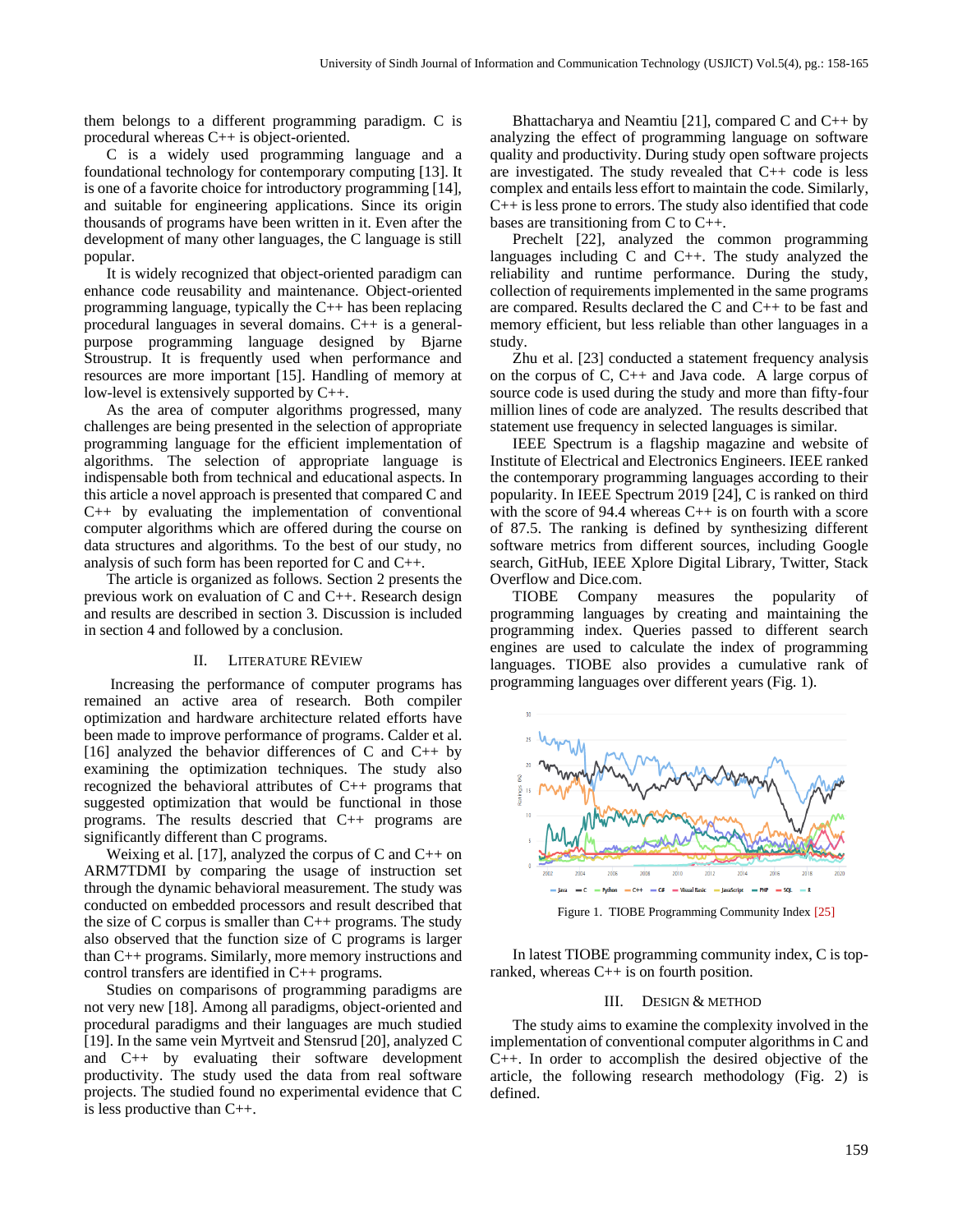offered in the courses of data structures and algorithms are selected for the study. These algorithms are also covered in elementary courses on computer programming. The detail of selected algorithms and topic coverage is shown in Fig. 3.



Figure 2. Research Methodology





Figure 3. Detail of Selected Algorithms

For several algorithms the equivalent high-level codes of C and C++ were already present. However, for remaining algorithms the high-level code generator [26] was used that constituted the source code of selected algorithms. After elementary preprocessing of programming corpus, the programs were analyzed with Halstead complexity metrics which is an important technique to measure the complexity of program code [27, 28].

.

Halstead complexity is a suite of software metrics which is frequently used in automatic software complexity tool [29, 30]. There are many software quantification metrics, but Halstead complexity was chosen for this study because it provides several ways for analyzing program complexity in terms of difficulty, effort, time, and bugs.

The Halstead complexity was checked with Metric tool which is freely available on SourceForge. During the analysis of programming corpus, primitive attributes of programs was collected and results are shown in Table I.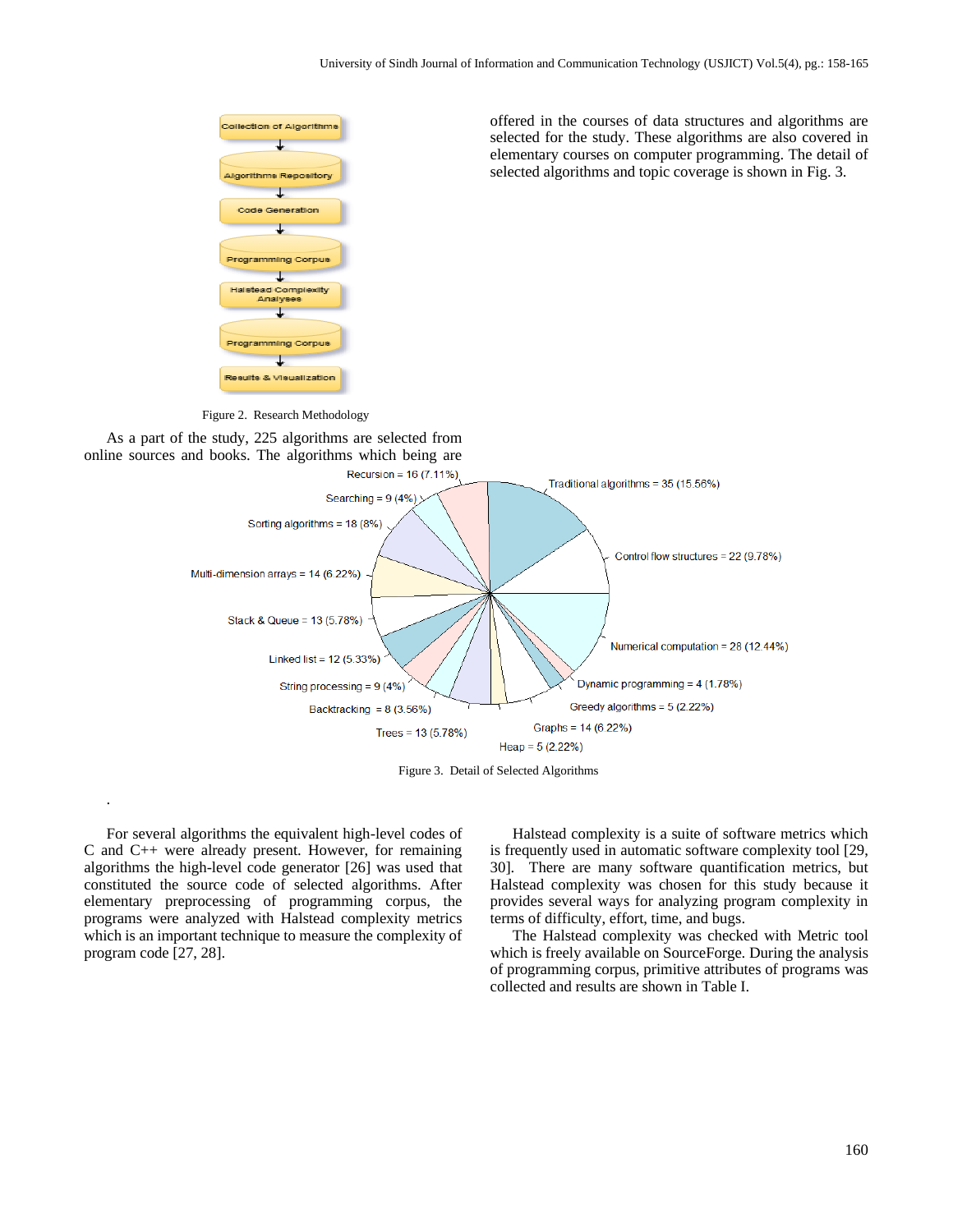| <b>Attribute</b>                      | Language      | Mean   | Median | <b>Variance</b> | Min    | <b>Max</b> | Range   | <b>Total</b> | <b>Kurtosis</b> |
|---------------------------------------|---------------|--------|--------|-----------------|--------|------------|---------|--------------|-----------------|
| <b>Operators</b>                      | $\mathcal{C}$ | 77.11  | 72.00  | 1028.49         | 26.00  | 225.00     | 199.00  | 17350        | 3.18            |
|                                       | $C++$         | 79.24  | 74.00  | 998.92          | 29.00  | 230.00     | 201.00  | 17828        | 3.68            |
| <b>Distinct</b>                       | $\mathcal{C}$ | 25.11  | 25.00  | 15.69           | 13.00  | 35.00      | 22.00   | 5649         | $-0.30$         |
| <b>Operators</b>                      | $C++$         | 28.49  | 29.00  | 15.00           | 18.00  | 39.00      | 21.00   | 6411         | 0.06            |
|                                       | $\mathcal{C}$ | 40.79  | 36.00  | 475.85          | 9.00   | 159.00     | 150.00  | 9178         | 5.68            |
| <b>Operands</b>                       | $C++$         | 40.93  | 36.00  | 475.08          | 8.00   | 157.00     | 149.00  | 9210         | 5.77            |
| <b>Distinct</b><br><b>Operands</b>    | $\mathcal{C}$ | 13.00  | 12.00  | 20.14           | 5.00   | 33.00      | 28.00   | 2926         | 1.92            |
|                                       | $C++$         | 13.17  | 12.00  | 23.11           | 1.00   | 42.00      | 41.00   | 2963         | 4.92            |
| Program<br><b>Vocabulary</b>          | $\mathcal{C}$ | 38.14  | 38.00  | 54.29           | 24.00  | 63.00      | 39.00   | 8582         | 0.00            |
|                                       | $C++$         | 41.66  | 42.00  | 56.39           | 24.00  | 80.00      | 56.00   | 9374         | 2.21            |
| Program<br>Length                     | $\mathcal{C}$ | 117.90 | 106.00 | 2847.52         | 35.00  | 374.00     | 339.00  | 26528        | 4.20            |
|                                       | $C++$         | 120.17 | 111.00 | 2814.65         | 37.00  | 374.00     | 337.00  | 27038        | 4.52            |
| <b>Estimated</b><br>Program<br>Length | $\mathcal{C}$ | 166.38 | 163.34 | 1220.09         | 98.02  | 313.67     | 215.65  | 37445.60     | 0.65            |
|                                       | $C++$         | 188.07 | 185.26 | 1480.92         | 109.72 | 425.90     | 316.18  | 42384.50     | 5.56            |
| <b>Volume</b>                         | $\mathcal{C}$ | 627.72 | 567.90 | 97985.04        | 162.54 | 2142.91    | 1980.37 | 141236.51    | 3.79            |
|                                       | $C++$         | 653.81 | 593.15 | 100626.72       | 73.92  | 2209.18    | 2135.26 | 147107.32    | 4.22            |

Table I. PRIMITIVE ATTRIBUTES OF PROGRAMS

The primitive attributes of programming corpus were identified through lexical analysis that recognized the lexical elements of source programs, categorized them as operators or operands. The frequencies of these operators and operands were used to calculate the program vocabulary, length, estimated length and volume. The primitive attributes were

merely computed since these are used in determining the difficulty, effort, time and bugs. After the computation of primitive attributes, the main measures of programming corpus were calculated and descriptive statistics are shown in Table II.

| <b>Measures</b>   | Language      | <b>Mean</b> | <b>Median</b> | Total      | Min    | <b>Max</b> | Range     | <b>Skewness</b> | <b>Kurtosis</b> |
|-------------------|---------------|-------------|---------------|------------|--------|------------|-----------|-----------------|-----------------|
| <b>Difficulty</b> | $\mathcal{C}$ | 22.74       | 20.50         | 5115.50    | 4.50   | 79.50      | 75.00     | 1.95            | 5.89            |
|                   | $C++$         | 20.47       | 18.00         | 4605.00    | 4.00   | 78.50      | 74.50     | 1.90            | 5.77            |
| <b>Effort</b>     | $\mathcal{C}$ | 16118.60    | 9845.87       | 3626684.97 | 731.41 | 156036.63  | 155305.22 | 3.93            | 21.47           |
|                   | $C++$         | 16775.98    | 10485.36      | 3774594.92 | 695.67 | 159060.75  | 158365.08 | 3.90            | 20.34           |
| <b>Time</b>       | $\mathcal{C}$ | 896.22      | 546.99        | 201649.19  | 40.63  | 8668.70    | 8628.07   | 3.94            | 21.49           |
|                   | $C++$         | 931.85      | 582.52        | 209666.37  | 38.65  | 8836.71    | 8798.06   | 3.90            | 20.34           |
| <b>Bugs</b>       | $\mathcal{C}$ | 0.19        | 0.15          | 43.14      | 0.03   | 0.97       | 0.94      | 2.56            | 9.90            |
|                   | $C++$         | 0.21        | 0.17          | 44.40      | 0.03   | 0.98       | 0.95      | 2.32            | 7.43            |

| Table II. CALCULATED MEASURES OF PROGRAMMING CORPUS |  |  |  |
|-----------------------------------------------------|--|--|--|
|-----------------------------------------------------|--|--|--|

The difficulty of implementing conventional computer algorithms in C is higher than the C++. However, C is better

in respect of time, effort and bugs. For better illustration, the calculated measures are shown with bean plots (Fig. 4).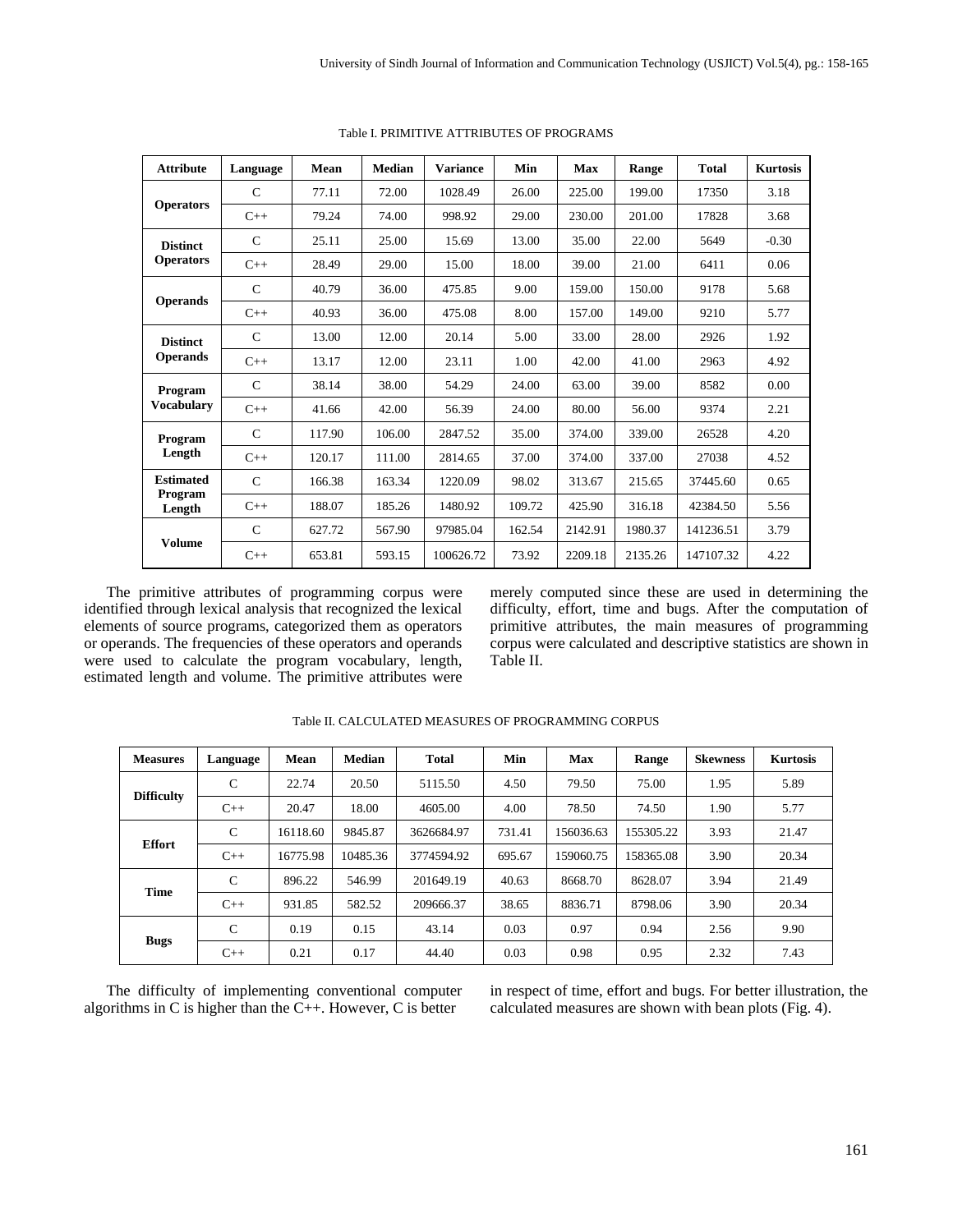

Figure 4. Bean Plots of Calculated Attributes

The interquartile range and median depicted in boxplots descried that difficulty of implementing algorithms in  $C_{++}$  is lower than C. However, C requires less effort than C++ to implement the underlying algorithms. Likewise, C requires less time and bugs than the C++. The statistical tests are conducted with SPSS 25 and for all tests a common threshold of 0.05 was selected. The results are initially evaluated for normality with Shapiro–Wilk test and Kolmogorov–Smirnov

test. Kolmogorov–Smirnov is a test of the equality of continuous, one-dimensional probability distributions that can be used to compare a sample with a reference probability distribution, or to compare two samples. The Shapiro-Wilk test is a commonly used statistical technique for determining if a continuous variable follows a normal distribution. The results obtained with normality tests are given in Table III.

|                   |               |                  | <b>Shapiro-Wilk</b> |            | <b>Kolmogorov-Smirnov</b> |        |               |  |
|-------------------|---------------|------------------|---------------------|------------|---------------------------|--------|---------------|--|
| <b>Measures</b>   | Language      | <b>Statistic</b> | df                  | Sig.       | <b>Statistic</b>          | df     | Sig.          |  |
| <b>Difficulty</b> | $\mathcal{C}$ | 0.84             | 225.00              | < 0.05     | 0.15                      | 225.00 | ${}_{< 0.05}$ |  |
|                   | $C++$         | 0.86             | 225.00              | < 0.05     | 0.12                      | 225.00 | ${}_{< 0.05}$ |  |
| <b>Effort</b>     | $\mathsf{C}$  | 0.61             | 225.00              | < 0.05     | 0.22                      | 225.00 | ${}_{< 0.05}$ |  |
|                   | $C++$         | 0.61             | 225.00              | < 0.05     | 0.22                      | 225.00 | ${}_{< 0.05}$ |  |
| <b>Time</b>       | C             | 0.61             | 225.00              | < 0.05     | 0.22                      | 225.00 | ${}_{< 0.05}$ |  |
|                   | $C++$         | 0.61             | 225.00              | ${}< 0.05$ | 0.22                      | 225.00 | ${}_{< 0.05}$ |  |
| <b>Bugs</b>       | $\mathcal{C}$ | 0.78             | 225.00              | < 0.05     | 0.16                      | 225.00 | ${}_{< 0.05}$ |  |
|                   | $C++$         | 0.79             | 166.00              | 0.00       | 0.17                      | 166.00 | 0.00          |  |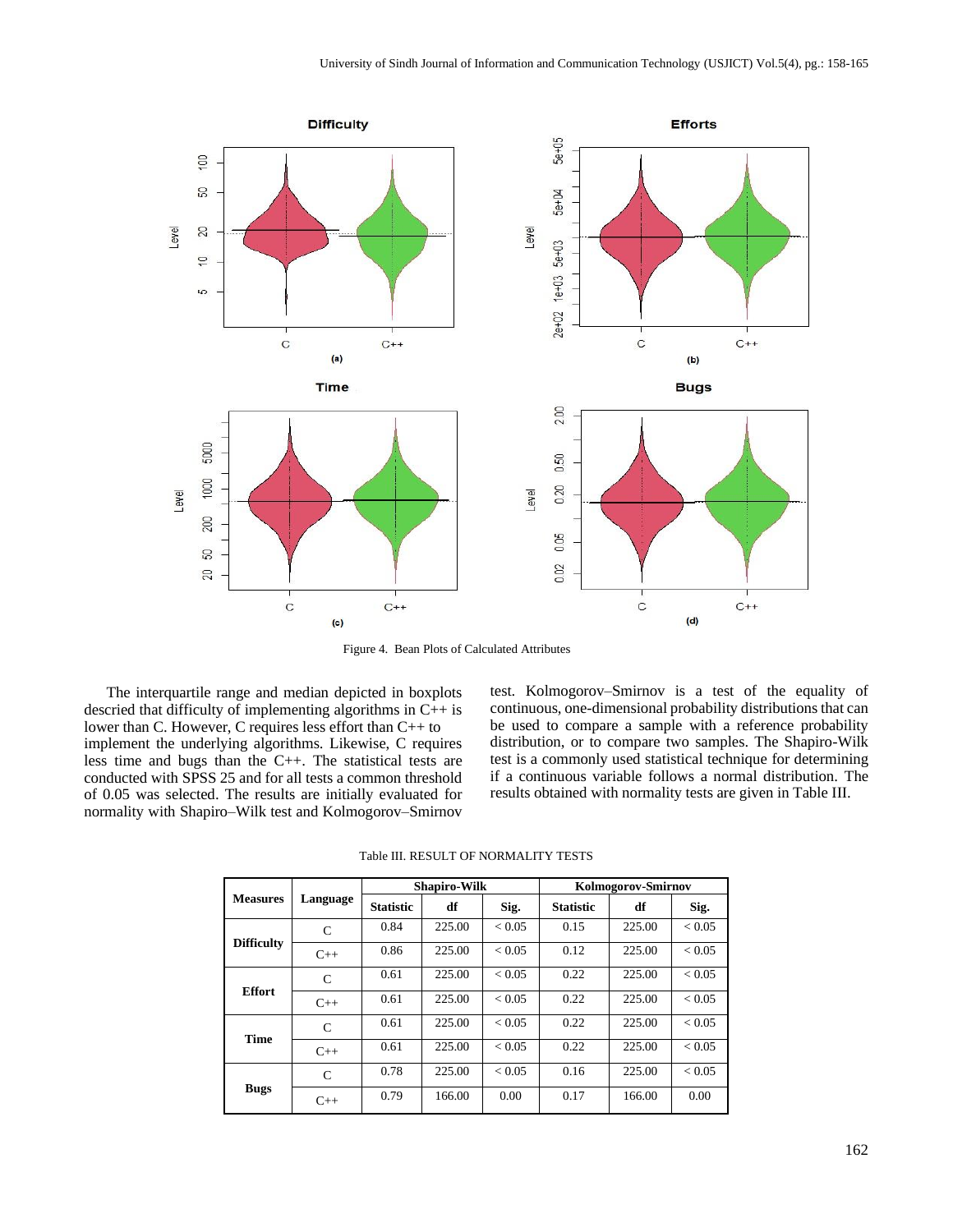Different sorts of algorithms are selected for study, so their equivalent codes in C and C++ varies in size and structure. Consequently, the lexical specification of programs in the corpus are extremely diverse and resultantly the analyzed attributes are not normally distributed. Non-normality was observed in the calculated difficulty, effort, time and bugs. So, the non-parametric test was applied to identify the statistical differences between C and C++ and results are exhibited in Table IV.

| <b>Parameter</b>  | Language      | Mean<br><b>Ranks</b> | <b>Mann-Whitney U</b> | Wilcoxon W | Z        | Asymp. Sig. $(2-$<br>tailed) |
|-------------------|---------------|----------------------|-----------------------|------------|----------|------------------------------|
| <b>Difficulty</b> | $\mathcal{C}$ | 244.651              | 21003.500             | 46428.500  | $-3.125$ | 0.002                        |
|                   | $C++$         | 206.349              |                       |            |          |                              |
| <b>Effort</b>     | $\mathsf{C}$  | 221.607              |                       | 49861.500  | $-0.635$ | 0.525                        |
|                   | $C++$         | 229.393              | 24436.500             |            |          |                              |
| <b>Time</b>       | $\mathbf C$   | 221.767              |                       |            | $-0.609$ | 0.543                        |
|                   | $C++$         | 229.233              | 24472.500             | 49897.500  |          |                              |
| <b>Bugs</b>       | $\mathsf{C}$  | 189.740              |                       |            | $-1.276$ |                              |
|                   | $C++$         | 204.485              | 17266.500             | 42691.500  |          | 0.202                        |

Table IV. RESULTS OF U-TEST

The Mann-Whitney U test delineated that difference between C and C++ in respect of effort, time and bugs are statistically significant. Though, in view of difficulty no statistical difference was observed between the C and C++.

### IV. DISCUSSION

The traditional ways of living and working have been altered by information and communication technologies [31]. The backbone of information and communication technology is programming. Programming has always been exclusive, as it has been associated with computer professionals and IT experts [32]. There are hundreds of programming language but C and C++ are the most popular and widely studied programming languages.

The work presented in this article examined the 225 conventional computer algorithms by analyzing their implementation in C and C++. Halstead complexity metrics is used to analyze the implementation of collected algorithms. In C corpus, 17350 operators are identified, whereas 17828 in C++. The slight difference of 2.72% narrates that C required less operators than C++. Likewise, 5649 distinct operators are identified in C corpus, whereas 6411 in C++ and this defines a difference of 12.64% that evince the aptness of C.

In C corpus 9178 operands are found in which 2926 operands were unique. Correspondingly, in C++ corpus 9210 operands are recognized in which 2963 were unique. This signifies that implementation of conventional algorithms in C requires less operands than C++.

The average score of program length for C corpus (38.14) is lower than the average score of  $C_{++}$  (41.66). Likewise, the estimated program length of the C corpus (166.38) is lower than the average score of  $C_{++}$  (188.07). So, from the perspectives of program length and estimated program length, C is much better than C++.

The volume in Halstead complexity metrics represents the number of mental comparisons required to develop a program. The mean score of volume for C corpus is 627.72 which is lesser than the score of  $C++ (653.81)$ . The difference between the volume of C and  $C_{++}$  is about 4.1%, which explicate that C requires fewer mental comparisons than C++ for the implementation of the conventional computer algorithm.

The notion of difficulty in Halstead complexity represents the hardness of a program to write or understand. The mean score of difficulty for C corpus is 244.65 which is higher than the mean score of  $C++$  (206.35), that suggests that  $C++$ involves lower difficulty in the implementation of the algorithm. Withal the Mann-Whitney U test conducted on difficulty of programming corpus identified a significant difference between C and C++.

The effort in Halstead complexity metrics represents the elementary mental discriminations required to generate a program. The mean score of calculated effort for C corpus is 16118.60 while  $16775.98$  in C++ corpus which expound that C is finer than C++. Howbeit, the Mann-Whitney U test conducted on calculated effort described that difference between C and C++ is not statistically significant.

The mean score of time of C corpus is 896.22 whereas 931.85 for C++. Similarly, the cumulative time of C corpus is 201649.19 while 209666.37 for C++. So, C is found more effectual than C++ in the matter of time required to implement the conventional algorithms. Though, the Mann-Whitney U test conducted on calculated time described that difference between C and C++ is not statistically significant.

The mean score of delivered bugs for C corpus is 43.14 and 44.39 for the corpus of C++. The cumulative delivered bugs for C corpus are 43.14 whereas 44.39 for C++. The Mann-Whitney U test conducted on delivered bugs described that difference between C and C++ is not statistically significant yet the implementation of algorithms in C++ involves more bugs than C.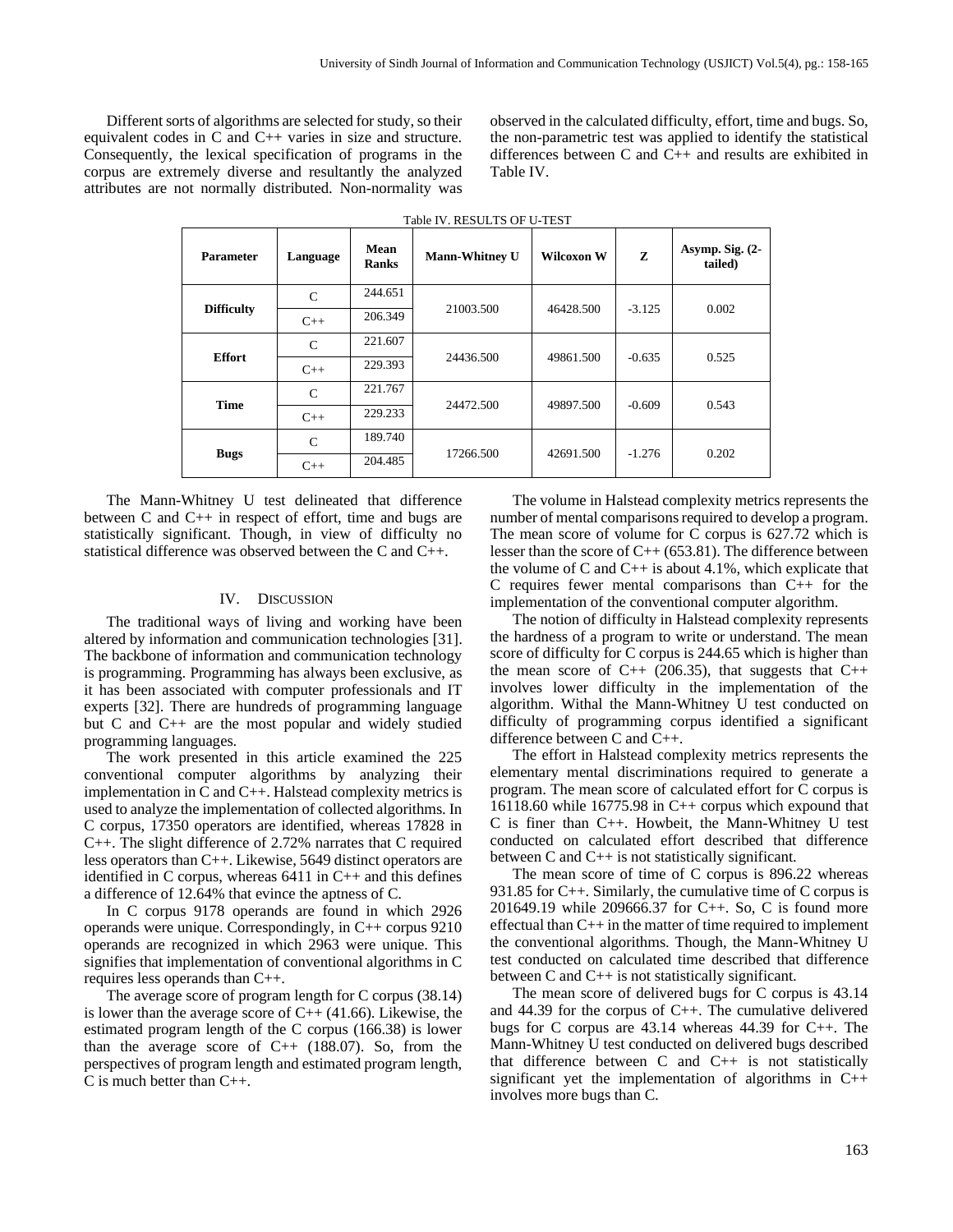All in all, the results stated that for the implementation of conventional algorithms, C involves less effort, time and bugs whereas lower difficulty is observed in C++.

In statistical terms, the size of the corpus is relatively small, similarly the size of analyzed program is quite compact. So, on the basis of presented results a definite claim about the volume, difficulty, effort and time about C and C++ cannot be defined and the results are subjected to the considered algorithms and their implementation.

# V. CONCLUSION

The learning of algorithms is essential for computer professionals because it is the core component of computer science. Computer algorithms are implemented as computer programs and thereby selection of appropriate language for an efficient implementation of the algorithm is a challenging task. In this article, C and  $C_{++}$  are compared by examining the implementation of conventional algorithms of computer science. The study suggests that despite of procedural paradigm, C involves lower effort to implement the conventional algorithms. Similarly, less time is required in C than C++ to implement the algorithms. Likewise, C is better than C++ in respect of delivered bugs. However, the C++ entails less difficulty while the implementation of conventional algorithms. The study implicitly suggests that despite of procedural paradigm, the C language is comparable to C++ and even in several measure it is more effective for the implementation of conventional algorithms. Topics for future work include i) examining the same problem on large sample of programs ii) use of data from real software projects iii) incorporating other software metrics like Chidamber & Kemerer metrics and cognitive complexity metrics for more kinds of analyses iv) comparative analysis of the implementation of bioinformatic algorithms in topical programming languages.

## ACKNOWLEDGMENT

The author owes a great debt to Muhammad Tahaam for supporting the study by creating the programming corpus. This study would not be possible without his help. Special thanks to Muhammad Aayaan for valuable discussion, motivation and encouragement.

#### **REFERENCES**

- [1] S. B. Fee, A. M. Holland-Minkley, and T. E. Lombardi, "Reenvisioning Computing Across Disciplines,", Springer: New Directions for Computing Education, pp. 1-11, 2017.
- [2] https://www.bls.gov/ooh/computer-and-informationtechnology/home.htm (Last Access: 8th May, 2020).
- [3] V. Karavirta, and C. A. Shaffer, "Creating Engaging Online Learning Material with the JSAV JavaScript Algorithm Visualization Library," IEEE Transactions on Learning Technologies, vol. 9, no. 2, pp. 171- 183, 2016.
- [4] P. Moraes, and L. Teixeira, "Willow: A Tool for Interactive Programming Visualization to Help in the Data Structures and Algorithms Teaching-Learning Process," Proc. XXXIII Brazilian Symposium on Software Engineering, pp. 553-558, 2019.
- [5] S. Combéfis, S. A. Barry, M. Crappe, M. David, G. D. Moffarts, H. Hachez, and J. Kessels, "Learning and Teaching Algorithm Design and Optimisation using Contests Tasks," Olympiads in Informatics, vol. 11, pp. 19–28, 2017.
- [6] L. Végh, "JavaScript Library for Developing Interactive Micro-Level Animations for Teaching and Learning Algorithms on One-Dimensional Arrays," Acta Didactica Napocensia, vol. 9, no. 2, pp. 23-32, 2016.
- [7] T. M. Celinski, B. A. Dijkstra, L. G. Ribeiro, M. A. de Souza, and V. G. Celinski, "Development of Learning Objects and their Application in Teaching and Learning Data Structures and their Algorithms," Iberoamerican Journal of Applied Computing, vol. 7, no. 2, pp. 23- 32, 2017.
- [8] A. T. Avancena, A. Nishihara, and C. Kondo, "Developing an Algorithm Learning Tool for High School Introductory Computer Science," Education Research International, pp. 1-11, 2015.
- [9] R. A. Nathasya, O. Karnalim, and M. Ayub, "Integrating Program and Algorithm Visualisation for Learning Data Structure Implementation", Egyptian Informatics Journal, vol. 20, no. 3, pp. 193-204, 2019.
- [10] L. Manelli, "Implementation of Algorithms in the C Programming Language," In: Introducing Algorithms in C. Apress, Berkeley, 2020.
- [11] A. Laaksonen, "A Competitive Programming Approach to a University Introductory Algorithms Course," Olympiads in Informatics, vol. 11, pp. 87-92, 2017.
- [12] W. Debabi, and T. Bensebaa, Using Serious Game to enhance algorithmic learning and teaching, "Journal of e-Learning and Knowledge Society," vol. 12, no. 2, pp. 127-140, 2016.
- [13] A. Moss, R. Schluntz, and P. A. Buhr "C∀: Adding modern programming language features to C," Practice and Experience, vol. 48, pp. 2111–2146, 2018.
- [14] M. S. Naveed, M. Sarim, and A. Nadeem, "C in CS1: Snags and Viable Solution," Mehran University Research Journal of Engineering & Technology, vol. 37, no. 1, pp. 1-14, 2018.
- [15] C. Sanderson, and R. Curtin, "Armadillo: a template-based C++ library for linear algebra," Journal of Open Source Software, vol. 1, no. 2:26, 2016.
- [16] B. Calder, D. Grunwald, and B. Zorn, "Quantifying Behavioral Differences Between C and C++ Programs," Journal of Programming languages, vol. 2, no. 4, pp. 313-351, 1994.
- [17] J. Weixing, S. Feng, and Q. Baojun, "Execution Characteristics of C++ and C Programs on Embedded Processor ARM7TDMI," Proc. 5<sup>th</sup> WSEAS International Conference on Applied Computer Science, Hangzhou, pp. 1033-1038, 2006.
- [18] M. E. Hayder, C. S. Ierotheou, and D. E. Keyes, "Three Parallel Programming Paradigms: Comparisons on an Archetypal PDE computation," Parallel and Distributed Computing Practices, vol. 2, pp. 35-53, 2000.
- [19] G. White, and M. Sivitanides, "Cognitive differences between Procedural Programming and Object-oriented Programming", Information Technology and Management, vol. 6, no. 4, pp. 333-350, 2005.
- [20] I. Myrtveit, and E. Stensrud, "An Empirical Study of Software Development Productivity in C and C++," Proc. of Norsk Informatikkonferanse, 2008.
- [21] P. Bhattacharya and I. Neamtiu, "Assessing Programming Language Impact on Development and Maintenance: A Study on C and C++," Proc. 33<sup>rd</sup> International Conference on Software Engineering, pp. 171-180, 2011.
- [22] L. Prechelt, "An Empirical Comparison of Seven Programming Languages," Computer, vol. 33, no. 10, pp. 23-29, 2000.
- [23] X. Zhu, E. J. Whitehead, C. Sadowski, and Q. Song, "An Analysis of Programming Language Statement Frequency in C, C++, and Java Source code," SOFTWARE: Practice and Experience, vol. 45, pp. 1479-1495, 2015.